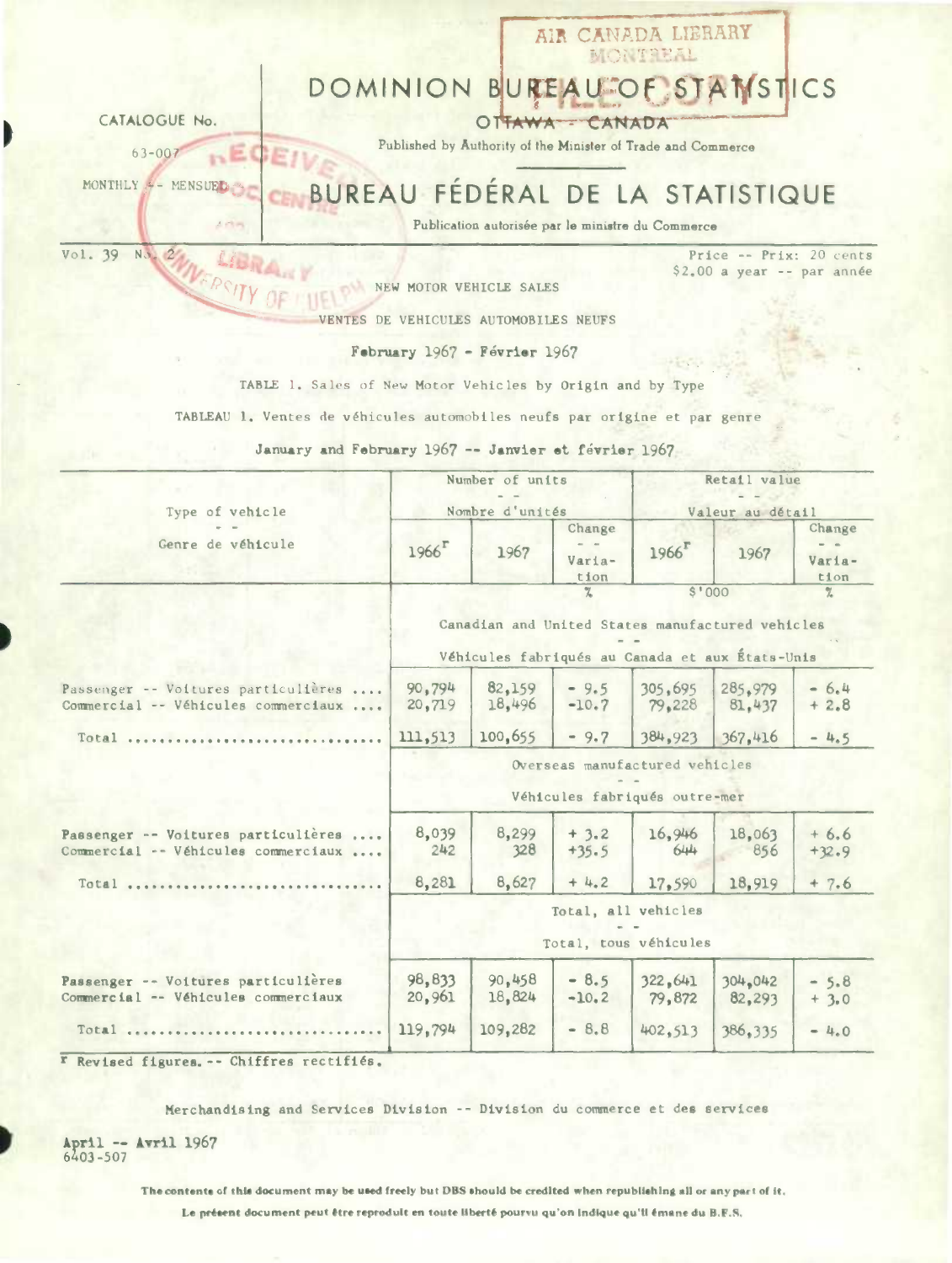## TABLE 2. Sales of New Motor Vehicles by Type and by Province

**I** 

## February 1967

TABLEAU 2. Ventes de véhicules automobiles nects, par genre et par province

Février 1967

| Province                                           | Passenger<br>Voitures<br>particulières |      | Commercial<br>Véhicules<br>commerciaux                                            |      | Total               |      |  |  |  |
|----------------------------------------------------|----------------------------------------|------|-----------------------------------------------------------------------------------|------|---------------------|------|--|--|--|
|                                                    | $1966$ <sup>r</sup>                    | 1967 | $1966$ <sup><math>\Gamma</math></sup>                                             | 1967 | $1966$ <sup>r</sup> | 1967 |  |  |  |
|                                                    |                                        |      | Number of new motor vehicles sold<br>Nombre de véhicules automobiles neufs vendus |      |                     |      |  |  |  |
| $Newtond$ --<br>Terre-Neuve                        | 874                                    | 678  | 179                                                                               | 122  | 1,053               | 800  |  |  |  |
| Prince Edward Island --<br>$I_0$ du-Prince-Edouard | 182.                                   | 36   | 72                                                                                | 25   | 250                 | 171. |  |  |  |

| $Newtond$ and $--$<br>Terre-Neuve                | 874    | 678    | 179    | 122   | 1,053  | 800    |
|--------------------------------------------------|--------|--------|--------|-------|--------|--------|
| Prince Edward Island --<br>Ile du-Prince-Édouard | 187    | 136    | 72     | 35    | 259    | 171    |
| Nova Scotia --<br>Nouvelle-Ecosse                | 1,446  | 1,448  | 274    | 247   | 1,720  | 1,695  |
| New Brunswick --                                 |        |        |        |       |        |        |
| Nouveau-Brunswick                                | 1,424  | 809    | 260    | 236   | 1,684  | 1,045  |
| Québec                                           | 11,010 | 10.164 | 1.750  | 1,411 | 12,760 | 11.575 |
| Ontario                                          | 23,351 | 18.980 | 3,708  | 3,013 | 27,059 | 21,993 |
| Manitoba                                         | 1,951  | 2,346  | 531    | 591   | 2,482  | 2.937  |
| Saskatchewan                                     | 1,934  | 2,072  | 956    | 1.030 | 2,890  | 3,102  |
| Alberta                                          | 3.761  | 3,694  | 1,539  | 1.464 | 5,300  | 5.150  |
| British Columbia --                              |        |        |        |       |        |        |
| $Colomb1e-Br1tannique(1) $                       | 5.128  | 4,789  | 1,231  | 1,210 | 6.359  | 5.999  |
| Canada                                           | 51,066 | 45.116 | 10.500 | 9,359 | 61,566 | 54.475 |
|                                                  |        |        |        |       |        |        |

Retail value of new motor vehicles sold

Valeur au detail des véhicules automobiles neufs vendus

|                            |         | $S'000$ -- milliers de dollars |        |        |         |         |  |  |  |  |
|----------------------------|---------|--------------------------------|--------|--------|---------|---------|--|--|--|--|
| Newfoundland --            |         |                                |        |        |         |         |  |  |  |  |
| Terre-Neuve<br>.           | 2,689   | 2,152                          | 648    | 496    | 3,337   | 2,648   |  |  |  |  |
| Prince Edward Island --    |         |                                |        |        |         |         |  |  |  |  |
| Île du-Prince-Édouard      | 591     | 438                            | 236    | 130    | 827     | 568     |  |  |  |  |
| Nova Scotia --             |         |                                |        |        |         |         |  |  |  |  |
| Nouvelle-Ecosse            | 4,437   | 4,554                          | 979    | 937    | 5,416   | 5,491   |  |  |  |  |
| New Brunswick --           |         |                                |        |        |         |         |  |  |  |  |
| Nouveau-Brunswick          | 4.446   | 2,627                          | 996    | 1,007  | 5.442   | 3,634   |  |  |  |  |
| Québec                     | 36,274  | 33.926                         | 7,074  | 6.635  | 43.348  | 40.561  |  |  |  |  |
| Ontario                    | 75.568  | 63,851                         | 14.538 | 13,256 | 90,106  | 77.107  |  |  |  |  |
| Manitoba                   | 6,347   | 7,950                          | 1,969  | 2,676  | 8,316   | 10,626  |  |  |  |  |
| Saskatchewan               | 6,403   | 7,086                          | 3.309  | 3.863  | 9,712   | 10.949  |  |  |  |  |
| Alberta                    | 12,325  | 12.559                         | 6.097  | 6.411  | 18,422  | 18,970  |  |  |  |  |
| British Columbia --        |         |                                |        |        |         |         |  |  |  |  |
| $Colombie-Britannique(1) $ | 15.779  | 15.241                         | 5,523  | 5,795  | 21,302  | 21,036  |  |  |  |  |
| Canada                     | 164,859 | 150,384                        | 41,369 | 41,206 | 206,228 | 191,590 |  |  |  |  |
|                            |         |                                |        |        |         |         |  |  |  |  |

(1) Includes Yukon and Northwest Territorien -- Comprend is Yukon at its Territoires de Nord-Ouest. r Revised figures. -- Chiffres rectifiés.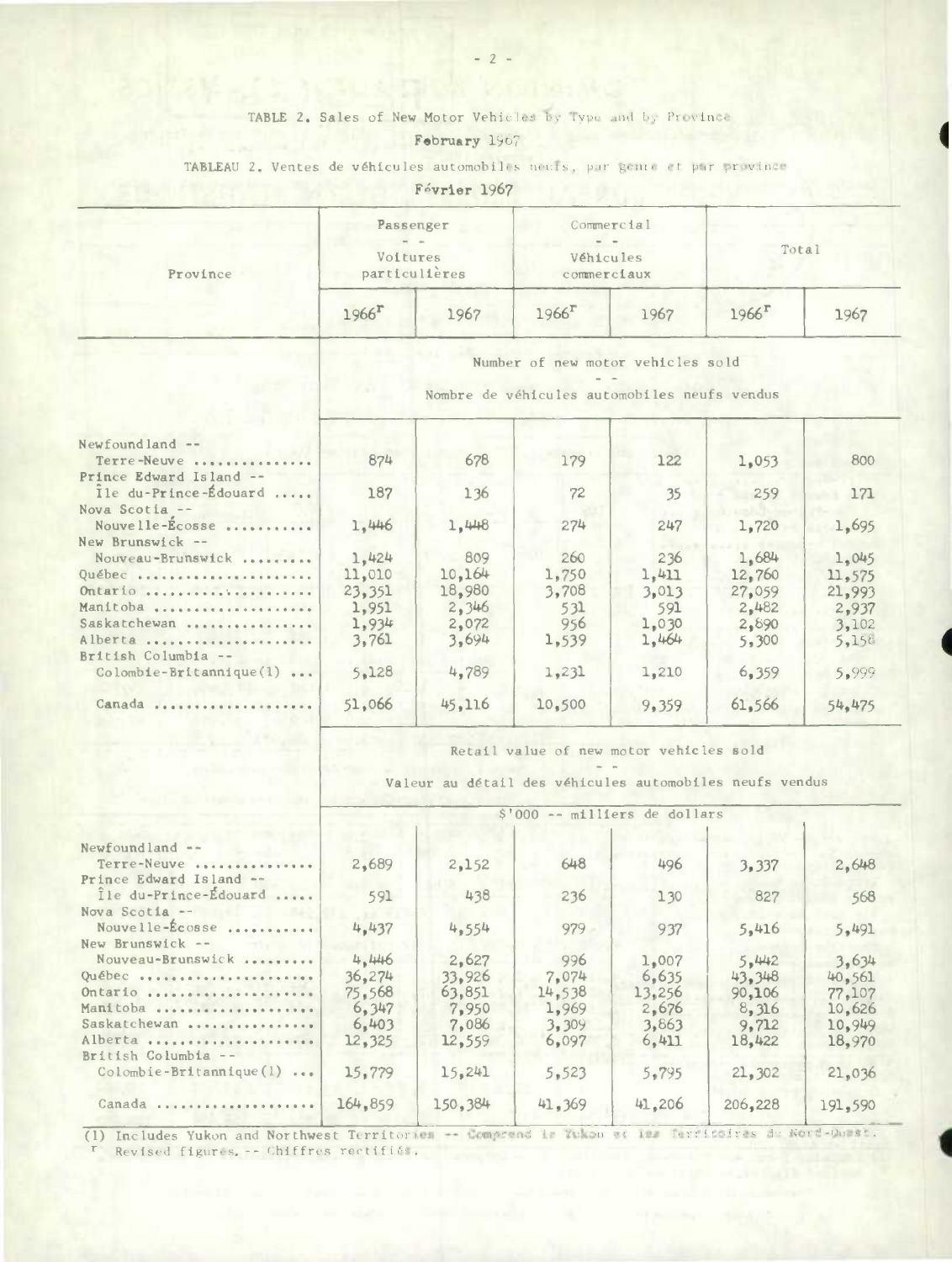TABLE 3. Sales of Canadian and Duited States Manufactured Vehicles by Type and by Province February 1967

| Province                                                           | Passenger<br>Voitures<br>particulières |                                                                                   | Commercial<br>Véhicules<br>commerciaux |       | Total  |        |
|--------------------------------------------------------------------|----------------------------------------|-----------------------------------------------------------------------------------|----------------------------------------|-------|--------|--------|
|                                                                    | 1966                                   | 1967                                                                              | 1966                                   | 1967  | 1966   | 1967   |
|                                                                    |                                        | Number of new motor vehicles sold<br>Nombre de véhicules automobiles neufs vendus |                                        |       |        |        |
| Newfoundland --<br>Terre-Neuve                                     | 762                                    | 590                                                                               |                                        |       |        |        |
| Prince Edward Island --<br>Ile du-Prince-Édouard<br>Nova Scotia -- | 169                                    | 120                                                                               | 770                                    | 637   | 4,197  | 3,243  |
| Nouvelle-Écosse<br>New Brunswick --                                | 1,244                                  | 1,177                                                                             |                                        |       |        |        |
| Nouveau-Brunswick                                                  | 1,252                                  | 719                                                                               |                                        |       |        |        |
| Québec                                                             | 10,129                                 | 9,228                                                                             | 1,739                                  | 1,391 | 11,868 | 10,619 |
| Ontario                                                            | 21,458                                 | 17,087                                                                            | 3,662                                  | 2,948 | 25,120 | 20,035 |
| Manitoba                                                           | 1,868                                  | 2,210                                                                             |                                        |       |        |        |
| Saskatchewan                                                       | 1,894                                  | 1,985                                                                             | 3,013                                  | 3,069 | 10,342 | 10,685 |
| Alberta<br>British Columbia --                                     | 3,567                                  | 3,421                                                                             |                                        |       |        |        |
| Colombie-Britannique(1)                                            | 4,277                                  | 3,788                                                                             | 1,183                                  | 1,124 | 5,460  | 4,912  |
| Canada                                                             | 46,620                                 | 40,325                                                                            | 10,367                                 | 9,169 | 56,987 | 49,494 |

TABLEAU 3. Ventes de véhicules fabriqués au Canada et aux États-Unis, par genre et par province

Février 1967

Retail value of new motor vehicles sold

Valeur au détail des véhicules automobiles neufs vendus

|                                   | 5'000 -- milliers de dollars |         |        |        |         |         |  |  |  |
|-----------------------------------|------------------------------|---------|--------|--------|---------|---------|--|--|--|
| Newfoundland --<br>Terre-Neuve    | 2,477                        | 1,986   |        |        |         |         |  |  |  |
| Prince Edward Island --           |                              | 406     |        |        |         |         |  |  |  |
| Ile du-Prince-Edouard             | 557                          |         | 2,819  | 2,561  | 14,003  | 11,397  |  |  |  |
| Nova Scotia --<br>Nouvelle-Ecosse | 4,039                        | 4.010   |        |        |         |         |  |  |  |
| New Brunswick --                  |                              |         |        |        |         |         |  |  |  |
| Nouveau-Brunswick                 | 4.111                        | 2,434   |        |        |         |         |  |  |  |
| Québec                            | 34.419                       | 31,895  | 7,045  | 6,581  | 41,464  | 38,476  |  |  |  |
| Ontario                           | 71,569                       | 59.780  | 14.414 | 13,083 | 85,983  | 72,863  |  |  |  |
| Manitoba                          | 6,172                        | 7,658   |        |        |         |         |  |  |  |
| Saskatchewan                      | 6,306                        | 6,902   | 11,338 | 12,909 | 35,731  | 39,461  |  |  |  |
| Alberta                           | 11,915                       | 11,992  |        |        |         |         |  |  |  |
| British Columbia --               |                              |         |        |        |         |         |  |  |  |
| $\text{Co}$ lombie-Britannique(1) | 13,957                       | 12,919  | 5,397  | 5,576  | 19,354  | 18,495  |  |  |  |
| Canada                            | 155, 522                     | 139.982 | 41,013 | 40.710 | 196,535 | 180,692 |  |  |  |
|                                   |                              |         |        |        |         |         |  |  |  |

(1) Includes Yukon and Northwest Territories -- Comprend le Yukon et les Territoires du Nord-Ouest. Revised figures. -- Chiffres rectifiés.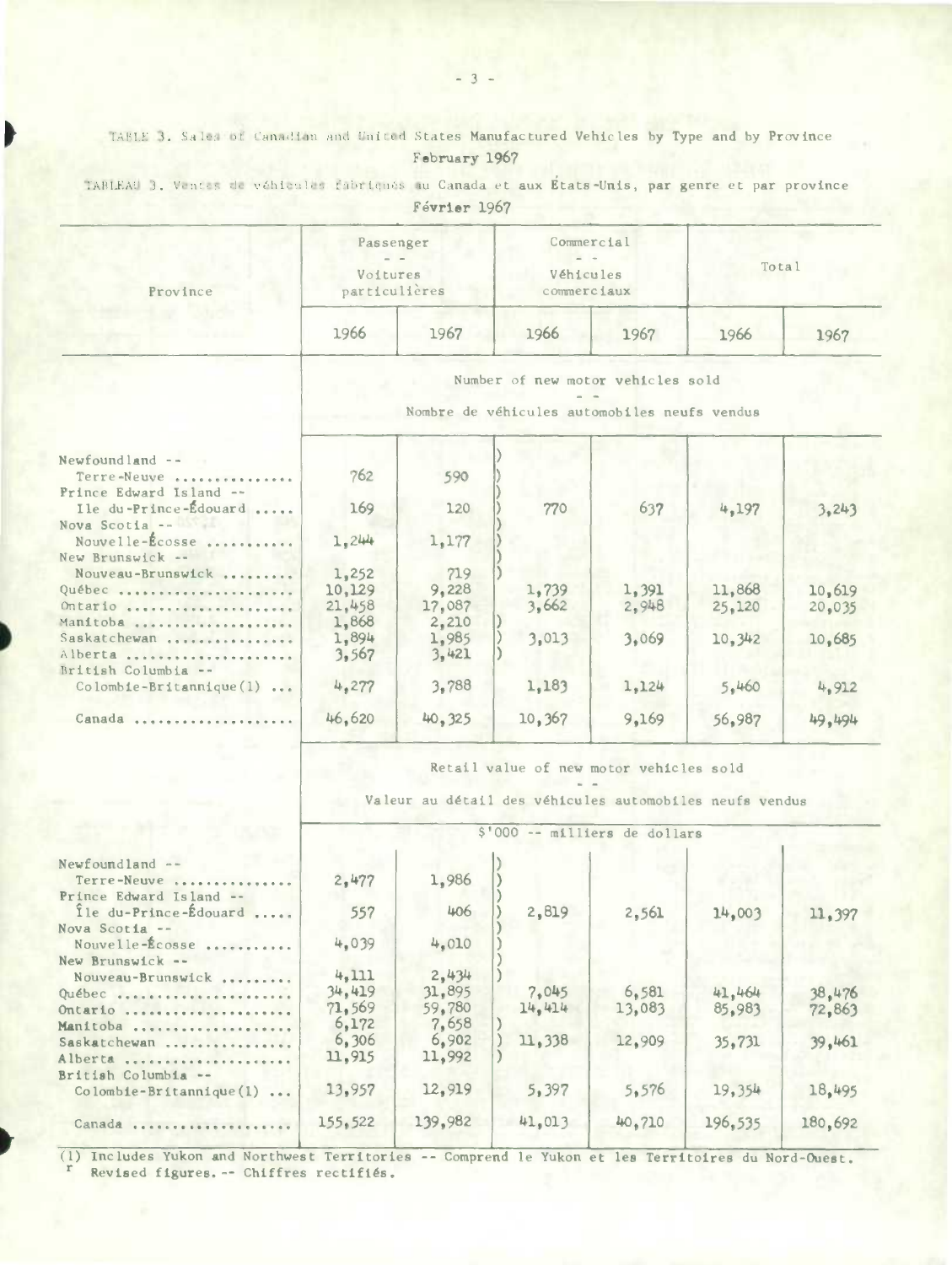TABLE 4. Sales of Overseas Manufactured Vehicles by Type and by Province

4

## February 1967

TABLEAU 4. Ventes de véhicules fabriqués outre-mer, par genre et par provini

Février 1967

| Province                                                           |                     | Passenger<br>Voitures<br>particulières                  | Véhicules<br>commerciaux                                                          | Commercial | Total             |                 |  |
|--------------------------------------------------------------------|---------------------|---------------------------------------------------------|-----------------------------------------------------------------------------------|------------|-------------------|-----------------|--|
|                                                                    | $1966$ <sup>r</sup> | 1967                                                    | $1966$ <sup><math>\Gamma</math></sup>                                             | 1967       | 1966 <sup>r</sup> | 1967            |  |
|                                                                    |                     |                                                         | Number of new motor vehicles sold<br>Nombre de véhicules automobiles neufs vendus |            |                   |                 |  |
| Newfoundland --<br>Terre-Neuve                                     | 112                 | 88                                                      |                                                                                   |            |                   |                 |  |
| Prince Edward Island --<br>Ile du-Prince-Édouard<br>Nova Scotia -- | 18                  | 16                                                      | 15                                                                                | 3.         | 519               | 468             |  |
| Nouvelle-Écosse<br>New Brunswick --                                | 202                 | 271                                                     |                                                                                   |            |                   |                 |  |
| Nouveau-Brunswick                                                  | 172                 | 90                                                      |                                                                                   |            |                   |                 |  |
| Québec                                                             | 881                 | 936                                                     | 11                                                                                | 20         | 892               | 956             |  |
| Ontario                                                            | 1,893               | 1,893                                                   | 46                                                                                | 65         | 1,939             | 1,958           |  |
| Manitoba                                                           | 83                  | 136                                                     |                                                                                   |            |                   |                 |  |
| Saskatchewan                                                       | 40                  | 87                                                      | 13                                                                                | 16         | 330               | 51 <sup>2</sup> |  |
|                                                                    |                     |                                                         |                                                                                   |            |                   |                 |  |
| Alberta                                                            | 194                 | 273                                                     |                                                                                   |            |                   |                 |  |
| British Columbia --                                                |                     |                                                         |                                                                                   |            |                   |                 |  |
| $\text{Colomble-Britanique}(1) \dots$                              | 851                 | 1,001                                                   | 48                                                                                | 86         | 899               | 1,087           |  |
| Canada                                                             | 4,446               | 4,791                                                   | 133                                                                               | 190        | 4,579             | 4,981           |  |
|                                                                    |                     | Valeur au détail des véhicules automobiles neufs vendus | Retail value of new motor vehicles sold<br>\$'000 -- milliers de dollars          |            |                   |                 |  |
| Newfoundland --                                                    |                     |                                                         |                                                                                   |            |                   |                 |  |
| Terre-Neuve                                                        | 212                 | 166                                                     |                                                                                   |            |                   |                 |  |
| Prince Edward Island --                                            |                     |                                                         |                                                                                   |            |                   |                 |  |
| Île du-Prince-Édouard                                              | 34                  | 32                                                      | 40                                                                                | 9          | 1,019             | 944             |  |
| Nova Scotia --                                                     |                     |                                                         |                                                                                   |            |                   |                 |  |
| Nouvelle-Ecosse                                                    | 398                 | 544                                                     |                                                                                   |            |                   |                 |  |
| New Brunswick --                                                   |                     |                                                         |                                                                                   |            |                   |                 |  |
| Nouveau-Brunswick                                                  | 335                 | 193                                                     |                                                                                   |            |                   |                 |  |
|                                                                    | 1,855               | 2,031                                                   | 29                                                                                | 54         | 1,884             | 2,085           |  |
| Québec                                                             | 3,999               | 4,071                                                   | 124                                                                               |            |                   | 4,244           |  |
| $Ontario$ ,,,,,,,,,,,,,,,,,                                        |                     |                                                         |                                                                                   | 173        | 4,123             |                 |  |
| Manitoba                                                           | 175                 | 292                                                     |                                                                                   |            |                   |                 |  |
| Saskatchewan                                                       | 97                  | 184                                                     | 37                                                                                | 41         | 719               | 1,084           |  |
| Alberta                                                            | 410                 | 567                                                     |                                                                                   |            |                   |                 |  |
| British Columbia --                                                |                     |                                                         |                                                                                   |            |                   |                 |  |
| Colombie-Britannique(1)                                            | 1,822               | 2,322                                                   | 126                                                                               | 219        | 1,948             | 2,541           |  |

(l) Includes Yukon and Northwest Territories -- Comprend le Yukon et les Territoires du Nord-Oue r Revised figures. -- Chiffres rectifiés.

Canada ....................

9,337 10,402 356 496 9,693 10,898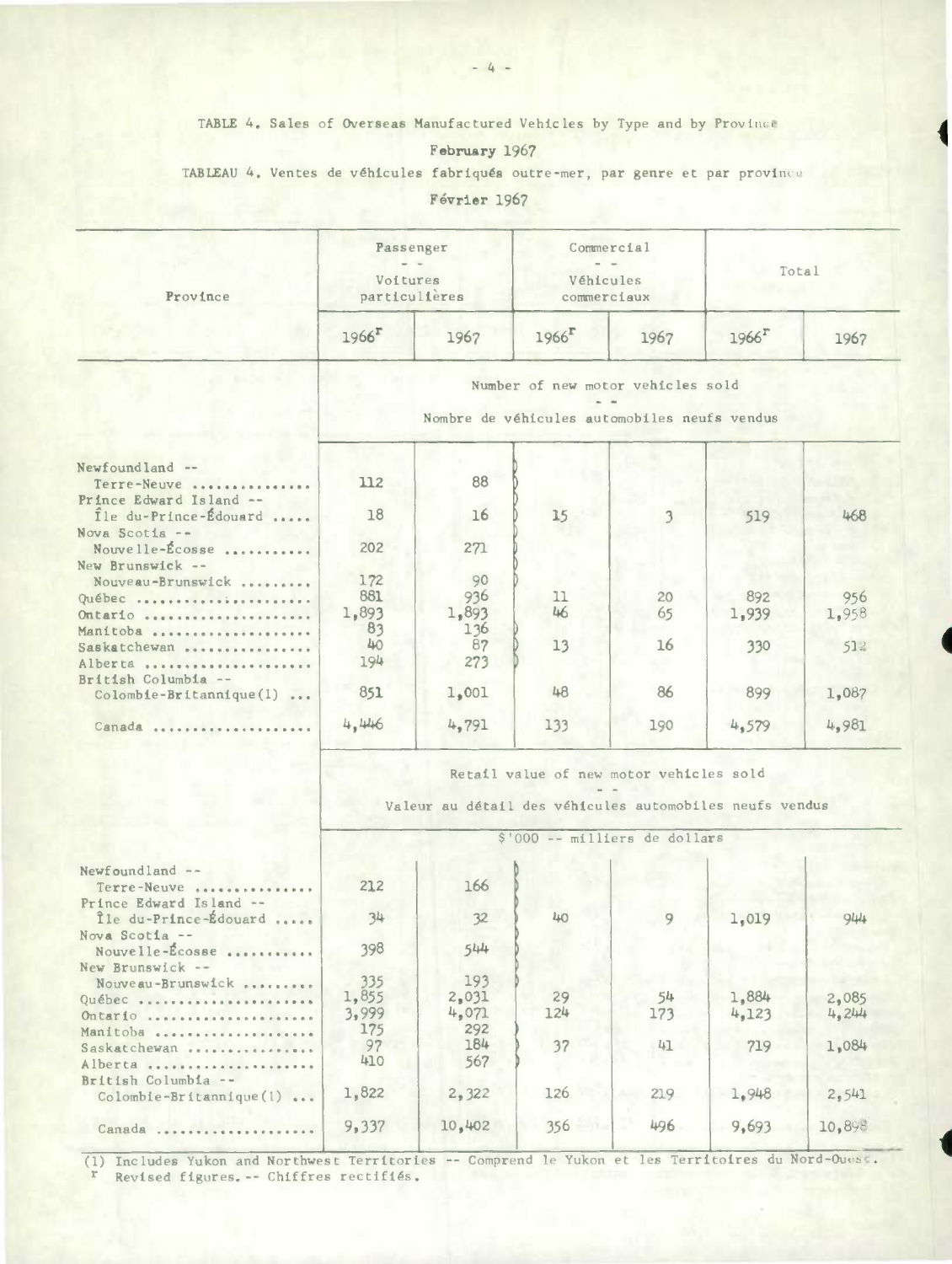TABLE 5. Percentage Change in Sales of New Motor Vehicles by Origin and by Type

February 1967

TABLEAU 5. Variation procentuelle des ventes de véhicules automobiles neufs par origine et par province

|                                                                                     |                                                                                                                    |                                       | Meatrel TApi       |                                          |                                                             |                    |                                         |                                          |                                         |
|-------------------------------------------------------------------------------------|--------------------------------------------------------------------------------------------------------------------|---------------------------------------|--------------------|------------------------------------------|-------------------------------------------------------------|--------------------|-----------------------------------------|------------------------------------------|-----------------------------------------|
| Province                                                                            | Canada and<br>United States<br>Canada et<br>États-Unis                                                             |                                       |                    | Overseas<br>Outre-mer                    |                                                             |                    | Total                                   |                                          |                                         |
|                                                                                     | $P_{\alpha}$<br>$ -$<br>V.P.                                                                                       | $C_{\star}$<br>$\sim$ $ \sim$<br>V.C. | Total              | $P$ .<br>$\qquad \qquad -$<br>V.P.       | $C_{\star}$<br>$\sim$ $ -$<br>V <sub>n</sub> C <sub>n</sub> | Total              | $P_{\alpha}$<br>$- -$<br>$V$ . $P$ .    | $C_{\alpha}$<br>$\frac{1}{2}$<br>$V$ .C. | Total                                   |
|                                                                                     | per cent -- pourcentage<br>Percentage change in number of vehicles<br>Variation procentuelle - Nombre de véhicules |                                       |                    |                                          |                                                             |                    |                                         |                                          |                                         |
| Newfoundland --<br>Terre-Neuve<br>Prince Edward Island --                           | $-22.6$                                                                                                            |                                       |                    | $-21.4$                                  |                                                             |                    | $-22.4$                                 | $-31.8$                                  | $-24.0$                                 |
| Ile du-Prince-Édouard<br>Nova Scotia $-$                                            | $-29.0$                                                                                                            | $-17.3$                               | $-22.7$            | $-11.1$                                  | $-80.0$                                                     | $-9.8$             | $-27.3$                                 | $-51.4$                                  | $-34.0$                                 |
| Nouvelle-Écosse<br>New Brunswick --                                                 | $-5.4$                                                                                                             |                                       |                    | $+ 34.2$                                 |                                                             |                    | $+ 0.1$                                 | $-9.9$                                   | $-1.5$                                  |
| Nouveau-Brunswick<br>Québec<br>Ontario<br>Manitoba                                  | $-42.6$<br>$-9.0$<br>$-20.4$<br>$+18.3$                                                                            | $-20.0$<br>$-19.5$                    | $-10.5$<br>$-20.2$ | $-47.7$<br>$+ 6.2$<br>(2)<br>$+63.9$     | $+81.8$<br>$+41.3$                                          | $+ 7.2$<br>$+1.0$  | $-43.2$<br>$-7.7$<br>$-18.7$<br>$+20.2$ | $-9.2$<br>$-19.4$<br>$-18.7$<br>$+11.3$  | $-37.9$<br>$-9.3$<br>$-18.7$<br>$+18.3$ |
| Saskatchewan<br>Alberta<br>British Columbia --<br>$\text{Colomb}$ ie-Britannique(1) | $+4.8$<br>$-4.1$<br>$-11.4$                                                                                        | $+1.9$<br>$-5.0$                      | $+3.3$<br>$-10.0$  | $+117.5$<br>$+40.7$ D<br>$+17.6$         | $+23.1$<br>$+79.2$                                          | $+55.2$<br>$+21.0$ | $+ 7.1$<br>$-1.8$<br>$-6.6$             | $+7.7$<br>$-4.9$<br>$-1.7$               | $+ 7.3$<br>$-2.7$                       |
| Canada                                                                              | $-13.5$                                                                                                            | $-11.6$                               |                    | $-13.1$ + 7.8                            | $+42.9$                                                     | $+8.8$             | $-11.7$                                 | $-10.9$                                  | $-5.7$<br>$-11.5$                       |
|                                                                                     | Percentage change in retail value<br>Variation procentuelle - Valeur au détail                                     |                                       |                    |                                          |                                                             |                    |                                         |                                          |                                         |
| Newfoundland --<br>Terre-Neuve<br>Prince Edward Island --                           | $-19.8$                                                                                                            |                                       |                    | $-21.7$                                  |                                                             |                    | $-20.0$                                 | $-23.5$                                  | $-20.6$                                 |
| Île du-Prince-Édouard<br>Nova Scotia --<br>Nouvelle-Ecosse                          | $-0.7P$                                                                                                            | $-27.1$ ) - 9.2                       | $-18.6$            | $+36.7$                                  | $-5.9$ $-77.5$                                              | $-7.4$             | $-25.9$<br>$+2.6$                       | $-44.9$<br>$-4.3$                        | $-31.3$<br>$+1.4$                       |
| New Brunswick --<br>Nouveau-Brunswick<br>Québec                                     | $-40.8$<br>$-7.3$                                                                                                  | $-6.6$                                | $-7.2$             | $-42.4$<br>$+ 9.5$                       | $+86.2$                                                     | âb.<br>$+10.7$     | $-40.9$<br>$-6.5$                       | $+1.1$<br>$-6.2$                         | $-33.2$<br>$-6.4$                       |
| Ontario<br>Manitoba<br>Saskatchewan<br>Alberta                                      | $-16.5$<br>$+24.1$<br>$+9.5$<br>$+0.6$                                                                             | $-9.2$<br>$+13.9$                     | $-15.3$<br>$+10.4$ | $+ 1.8$<br>$+66.9$<br>$+89.7$<br>$+38.3$ | $+39.5$<br>$+10.8$                                          | $+2.9$<br>$+50.8$  | $-15.5$<br>$+25.3$<br>$+10.7$<br>$+1.9$ | $-8.8$<br>$+35.9$<br>$+16.7$<br>$+5.2$   | $-14.4$<br>$+27.8$<br>$+12.7$<br>$+3.0$ |
| British Columbia --<br>Colombie-Britannique(1)                                      | $-7.4$                                                                                                             | $+3.3$                                | $-4.4$             | $+27.4$                                  | $+73.8$                                                     | $+30.4$            | $= 3.4$                                 | $+4.9$                                   | $-1.2$                                  |
| Canada                                                                              | $-10.0$                                                                                                            | $= 0.7$                               | $-8.1$             | $+11.4$                                  | $+39.3$                                                     | $+12.4$            | $-8.8$                                  | $= 0.4$                                  | $-7.1$                                  |

(1) Includes Yukon and Northwest Territories -- Comprend le Yukon et les Territoires du Nord-Ouest. P. - Passenger, C. - Commercial -- V.P. - Voitures particulières, V.C. - Véhicules commerciaux.

 $(E)$  Unchanged -- aucun changement.